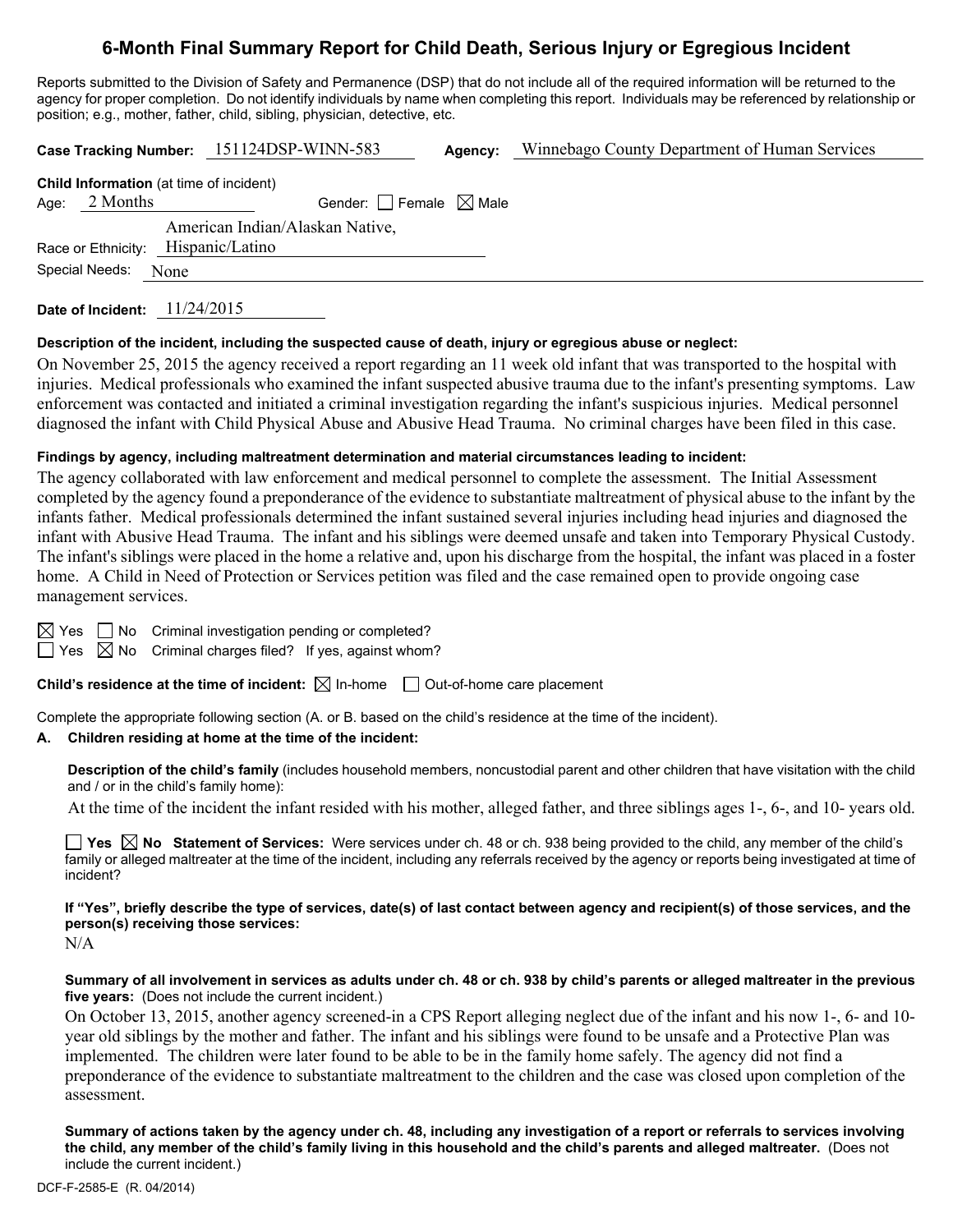(Note: Screened out reports listed in this section may include only the date of the report, screening decision, and if a referral to services occurred at Access. Reports that do not constitute a reasonable suspicion of maltreatment or a reason to believe that the child is threatened with harm are not required to be screened in for an initial assessment, and no further action is required by the agency.)

On October 14, 2011 the agency screened out a CPS report.

On March 29, 2012 the agency screened out a CPS report.

On May 7, 2012 the agency screened out a CPS report.

On May 7, 2012, the agency screened-in a Services Report. The agency provided the family with a referral to dental services.

On December 5, 2014 the agency screened out a CPS report.

On December 5, 2014, the agency screened-in a Services Report. The agency did not identify any services needs.

On October 13, 2015, another agency screened-in a CPS Report alleging neglect due of the infant and his now 1-, 6- and 10 year old siblings by the mother and father. The infant and his siblings were found to be unsafe and a Protective Plan was implemented. The children were later found to be able to be in the family home safely. The agency did not find a preponderance of the evidence to substantiate maltreatment to the children and the case was closed upon completion of the assessment.

## **Summary of any investigation involving the child, any member of the child's family and alleged maltreater conducted under ch. 48 and any services provided to the child and child's family since the date of the incident:**

The agency collaborated with law enforcement and medical personnel to complete the assessment. The Initial Assessment completed by the agency found a preponderance of the evidence to substantiate maltreatment of physical abuse to the infant by the infants father. Medical professionals determined the infant sustained several injuries including head injuries and diagnosed the infant with Abusive Head Trauma. The infant and his siblings were deemed unsafe and taken into Temporary Physical Custody. The infant's siblings were placed in the home a relative and, upon his discharge from the hospital, the infant was placed in a foster home. A Child in Need of Protection or Services petition was filed and the case remained open to provide ongoing case management services.

## **B. Children residing in out-of-home care (OHC) placement at time of incident:**

#### **Description of the OHC placement and basis for decision to place child there:**   $N/A$

## **Description of all other persons residing in the OHC placement home:**

 $N/A$ 

**Licensing history:** Including type of license, duration of license, summary of any violations by licensee or an employee of licensee or other actions that constitute a substantial failure to protect and promote the welfare of the child. N/A

## **Summary of any actions taken by agency in response to the incident:** (Check all that apply.)

|        | Screening of Access report                           | Attempted or successful reunification             |
|--------|------------------------------------------------------|---------------------------------------------------|
| MMM    | Protective plan implemented                          | Referral to services                              |
|        | Initial assessment conducted                         | Transportation assistance                         |
| N<br>M | Safety plan implemented                              | Collaboration with law enforcement                |
|        | Temporary physical custody of child                  | Collaboration with medical professionals          |
|        | Petitioned for court order / CHIPS (child in need of | Supervised visitation                             |
|        | protection or services)                              | Case remains open for services                    |
|        | Placement into foster home                           | Case closed by agency                             |
| MMM    | <b>Placement with relatives</b>                      | Initiated efforts to address or enhance community |
|        | Ongoing Services case management                     | collaboration on CA/N cases                       |
|        |                                                      | Other (describe): Vouchers for basic resources    |